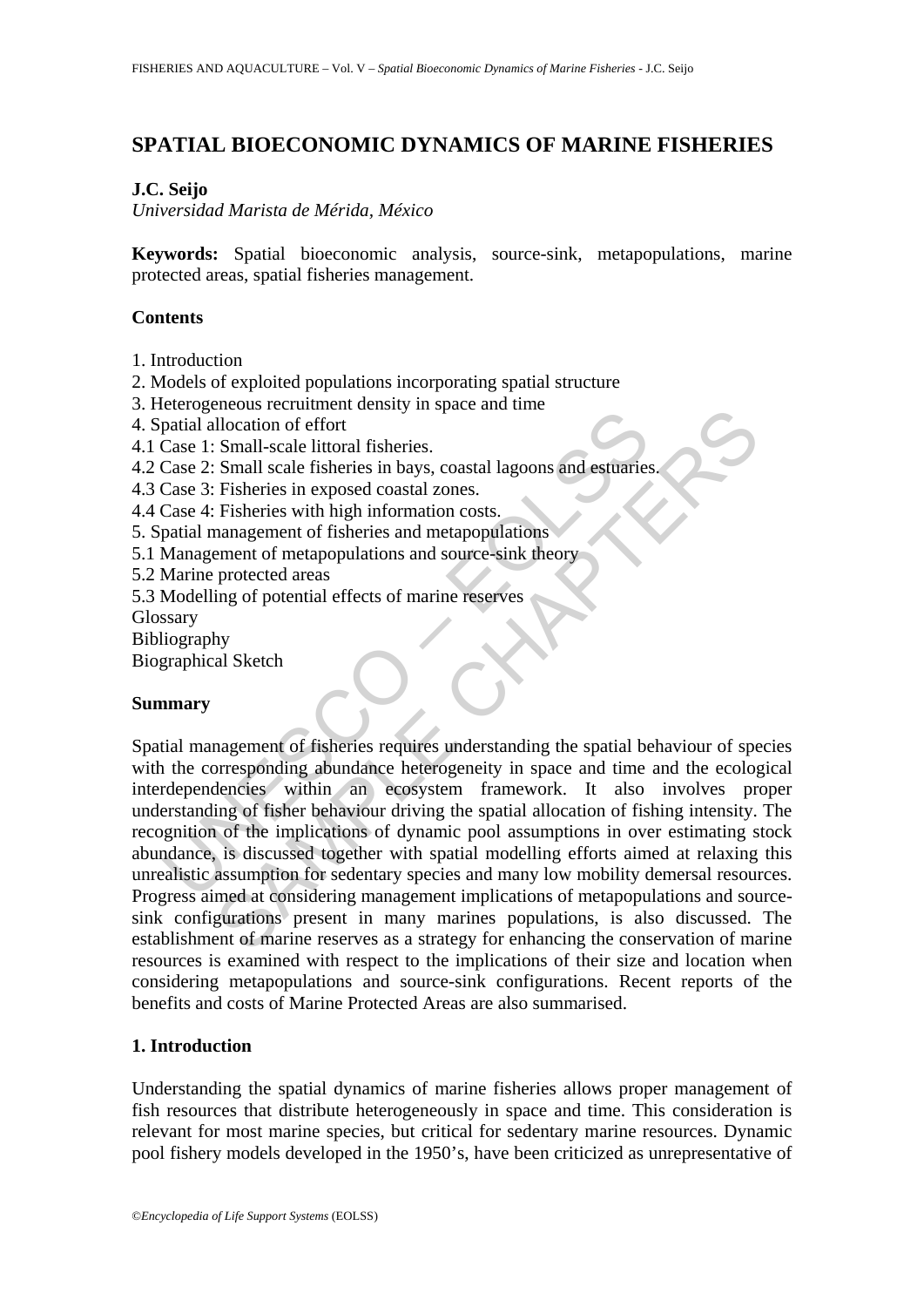events in a fishery in that spatial realism is sacrificed. Authors of these models, nonetheless laid the foundations for incorporating spatial considerations into population dynamics, but in the 1950's were unable to follow up their ideas due to the inadequacy of computational facilities. In general, these models are based on dynamic pool assumptions, which establish that: (*i*) the resource is homogeneously distributed in space; (*ii*) ages are perfectly mixed; and either (*iii*) fishing effort is applied uniformly over the range of resource distribution, or (*iv*) after fishing effort has been applied, the resource is able to redistribute itself according to (*i*) and (*ii*). Studies typically confirm that local habitats are unequal in quality and holding capacity throughout the stock range. Not surprisingly, for sedentary resources, models based on dynamic pool assumptions are inadequate and result in serious model error. The spatial distribution of these resources is patchy, in terms of size, density and age structure. As a result, the allocation of fishing effort is spatially heterogeneous. The principal consequence of this spatial heterogeneity is that under dynamic pool assumptions, the productive potential of the stock is overestimated, increasing the risk of over-exploitation and collapse of the fishery.

Spatial components have subsequently been introduced into population models for a variety of motives: to explore sequential fisheries, to examine spatial allocation strategies, and to consider the implications of optimal foraging theory. Spatial modelling exercises introducing elements of spatial realism, both in the distribution pattern of the resource and the fishing strategy, usually result in the management implications for age-structured models less optimistic.

# **2. Models of exploited populations incorporating spatial structure**

ial heterogeneity is that under dynamic pool assumptions, the p<br>ne stock is overestimated, increasing the risk of over-exploitation<br>ery.<br>Itial components have subsequently been introduced into populaty<br>of motives: to explo erogeneity is that under dynamic pool assumptions, the productive potential is overestimated, increasing the risk of over-exploitation and collapse of is overestimated, increasing the risk of over-exploitation and collapse Dynamic pool models suppose that each individual has an equal probability of mating and spawning, and this has been referred to as panmixia**.** However, more recent studies of marine fish populations using trace elements, parasites and genetypes have begun to discover genetic differentiation within demersal marine resources of continental shelves, suggesting that metapopulations are fairly common, especially for sedentary or territorial species. Hence, the effective reproductive size of a population may be much smaller than its total population size and reproductive age groups and spawning sites may not be equally successful in their reproductive activities throughout the species range. One common variant is where a progressive isolation of source areas occurs with distance, leading eventually to the separation of local genotypes.

To deal with this complexity an early spatial model, YAREA, explored harvest strategies for spatially-differentiated resources and fishing strategies, and was developed further under a variety of assumptions to address both resource and bioeconomic considerations. The authors developed a suite of models for exploring the implication of port location and distance from fishing grounds and a bioeconomic simulation of agestructured spatial populations, and an explicit consideration of spatial considerations was later extended to optimizing rotating harvest management strategies. General models of how spatial considerations affect stock and fleet dynamics were also developed. Some studies have reviewed how geographical considerations affect exploitation of marine populations. More recently, scientists modelled the heterogeneity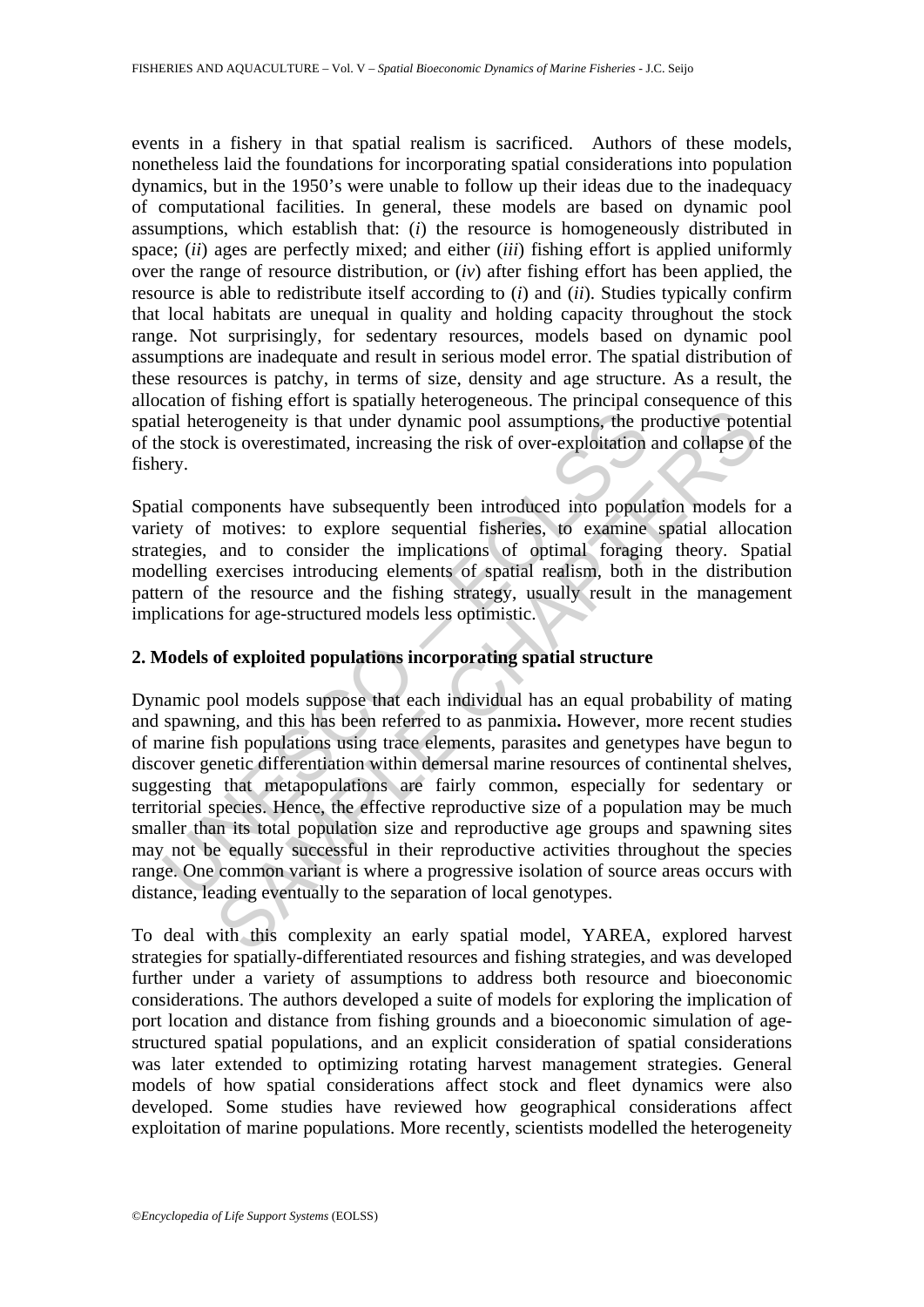in resource and effort distribution using the negative binomial distribution in an environment of risk and uncertainty.

#### **3. Heterogeneous recruitment density in space and time**

The heterogeneous distribution of recruits over space can be modelled by multiplying the estimated number of recruits produced by the spawning stock  $(SS_t)$  over time  $R_t =$  $f(SS<sub>t</sub>)$  (e.g. estimated using Ricker, Beverton-Holt or stochastic recruitment functions) by a probability density function that distribute them over space.

For instance, a general Beverton-Holt stock-recruitment function can be multiplied by an appropriate probability distribution (i.e. negative binomial distribution, that allows for patches of zero recruitment) to generate a heterogeneous recruitment density over time, as expressed by Equation (1) as follows:

$$
R_t = \frac{B_t \cdot \alpha}{\beta + B_t} \cdot P(d)
$$
 (1)

Where  $B_t$  is the total spawning biomass over time,  $\alpha$  is maximum annual recruitment, and  $\beta$  is total spawning biomass for  $\alpha/2$ . *P(d)* is the negative binomial probability density function. An important assumption of Equation (1) is that recruitment depends on the total spawning biomass rather than the locus-specific spawning biomass. This assumption is likely to be valid when the life cycle of species involves indirect development, that is, when juveniles do not emerge directly from the egg but rather as a result of metamorphosis of larvae that can recruit in a different locus from the one inhabited by the parental stock.



Figure 1. Spatial distribution of biomass using a negative binomial function for recruits settlement over space.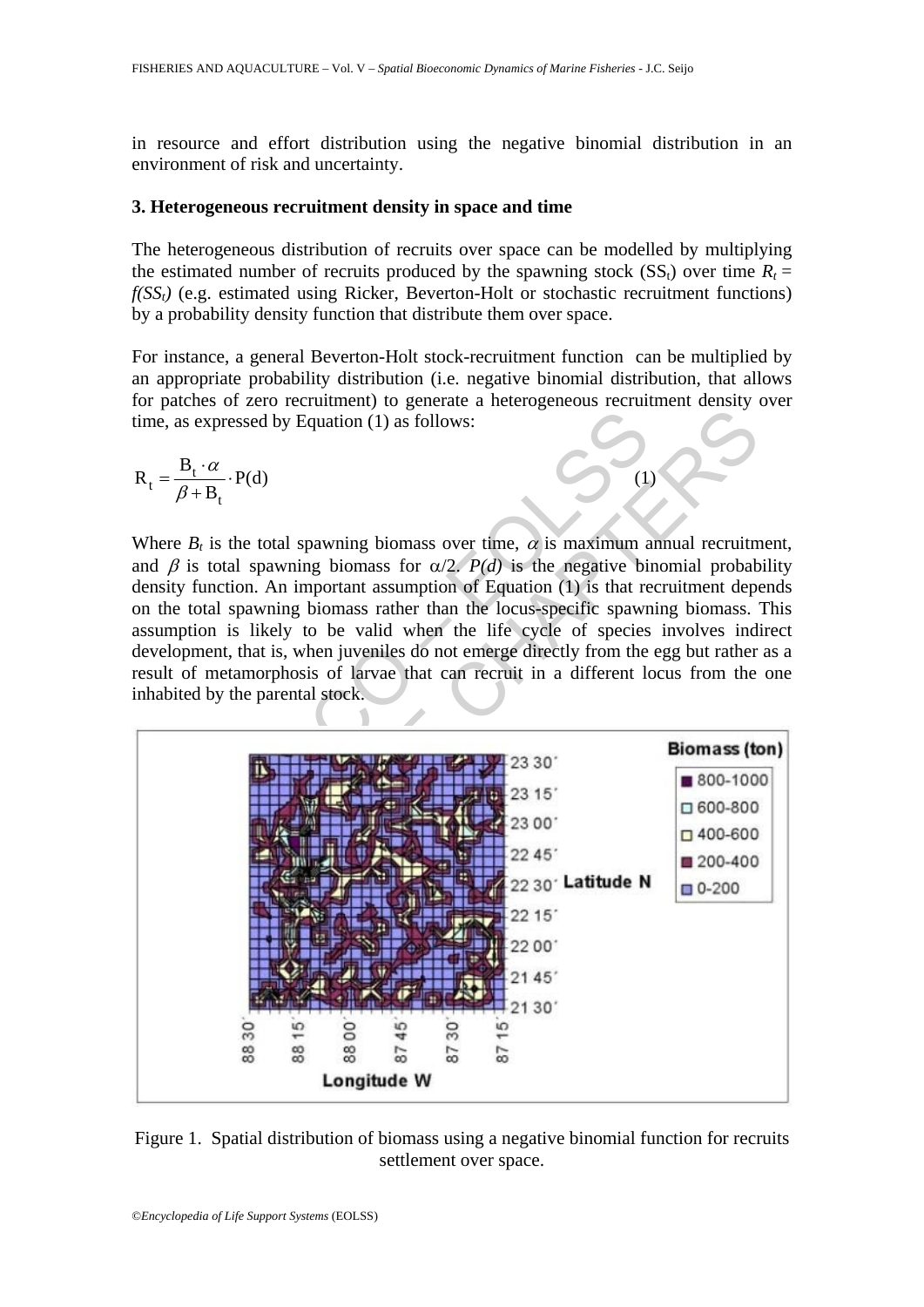The negative binomial distribution used to represent spatial heterogeneity in recruitment densities is estimated as follows:

$$
P(d) = (1 + \frac{\mu}{\varepsilon})^{-\gamma} \cdot \frac{(\varepsilon + d - 1)!}{d!(\varepsilon - 1)!} \cdot \left(\frac{\mu}{\mu + \varepsilon}\right)^d
$$
 (2)

Where *d* represents recruitment density,  $\varepsilon$  is the family member of the negative binomial, and  $\mu$  is the mean recruitment density. The basic assumption is that the stock can be subdivided into 'loci', each assuming different resource densities. A 'locus' here is effectively the smallest geographical unit considered. Each locus would contain several age classes, all of which would have different densities. 'Locus' can be considered synonymous with 'cell', 'quadrat' or 'pixel' in common usage, and can be assigned a specific geographical position or latitude/longitude (Figure 1).

# **4. Spatial allocation of effort**

**Solution 19 and Solution Control Control Control Control Conserved in equation 19 and Solution Strategies.**<br> **Experiment Strategies entity of Fishing elop adequate management strategies.**<br> **Experiment Strategies documente** allocation of effort<br>the short-run spatial dynamics of marine fisheries allows for b-<br>ing the inter-temporal allocation behaviour of fishing effort and thu<br>equate management strategies.<br>al allocation strategies documented Modelling the short-run spatial dynamics of marine fisheries allows for better understanding the inter-temporal allocation behaviour of fishing effort and thus to develop adequate management strategies.

Some spatial allocation strategies documented in the literature include the following:

- **Proportional allocation according to the spatial abundance of the resource.**
- Sequential allocation to those patches of greatest abundance
- Random search
- Free distribution of allocation of fishing intensity
- **Proportional allocation to:** 
	- a. The quasi-rent of the variable costs (including transfer costs resulting travelling from port to alternative fishing grounds).
	- b. The friction of distance, i.e. non-monetary costs associated to vessel distance travelled to fishing grounds
	- c. The probability of finding the target species in profitable levels.

This last spatial allocation strategy, involving a short-run effort allocation decision, is expressed in equation (3) as follows,:

$$
SAE_{kht+1}=\frac{P_k\cdot quasi\pi_{kht}\mathop{/}D_{hk}^{\phi}}{\sum\limits_{k}P_k\cdot quasi\pi_{kht}\mathop{/}D_{hk}^{\phi}}
$$

Where,  $P_k$  is the probability of finding the target species in profitable levels in alternative fishing grounds k. The *quasi* rent of the variable costs (rent obtained after paying for the variable costs of fishing) received by the average vessel leaving port *h* by fishing in site *k* in time t is expressed as *quasi* $\pi_{hkt}$ . Finally,  $D_{hk}$  represents the distance from port h to fishing site k, and  $\phi$  the friction of distance parameter that accounts for the non-monetary costs associated to distance travelled to fishing site.

The properties of this simple spatial allocation model (SAE) are summarized in Table 1 for alternative fishery cases.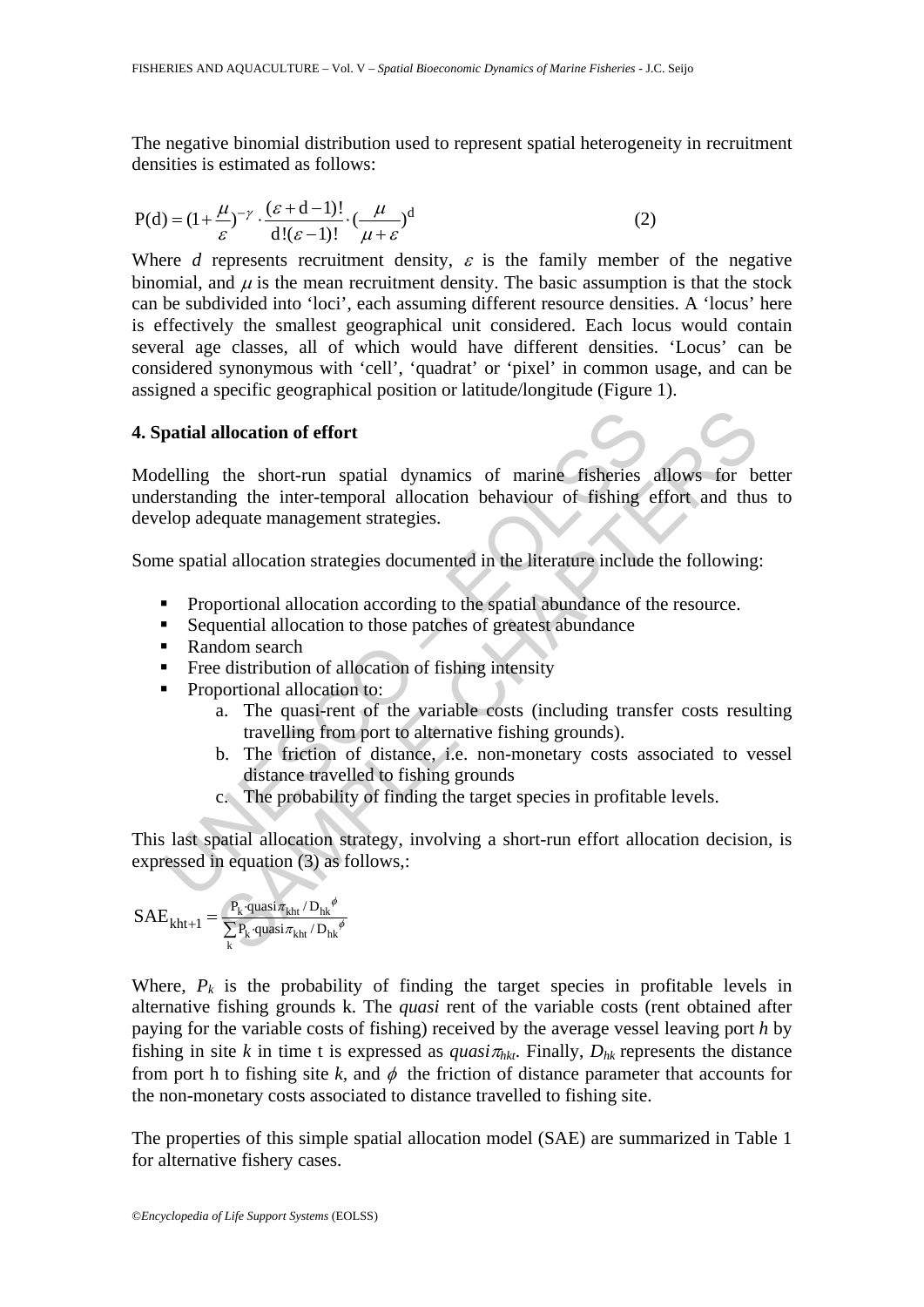| <b>Fishery</b><br>Case | <b>Monetary costs</b><br>associated to<br>distance D | Friction of<br>distance <sup>1</sup> ( $\phi$ ) | Probability of<br>finding the<br>resource $(P)$ | <b>Expected spatial</b><br>distribution of<br>effort                                  |
|------------------------|------------------------------------------------------|-------------------------------------------------|-------------------------------------------------|---------------------------------------------------------------------------------------|
| Case 1                 | $D_1 = D_2 =  = D_k$<br>$\theta = 0$                 | $\phi = 0$                                      | $P_1 = P_2 =  = P_k$                            | Proportional to<br>resource abundance                                                 |
| Case 2                 | $D_1 \neq D_2 \neq  \neq D_k$<br>$\theta > 0$        | $\phi = 0$                                      | $P_1 = P_2 = \ldots = P_k$                      | Proportional to the<br>quasi-rent of the<br>variable costs                            |
| Case 3                 | $D_1 \neq D_2 \neq  \neq D_k$<br>$\theta > 0$        | $\phi \!\!\! > \!\!\! 0$                        | $P_1 = P_2 = \ldots = P_k$                      | Proportional to the<br>quasi-rent of the<br>variable costs and<br>$1/D^{\phi}$        |
| Case 4                 | $D_1 \neq D_2 \neq  \neq D_k$<br>$\vec{\theta} > 0$  | øЮ                                              | $P_1 \neq P_2 \neq  \neq P_k$                   | Proportional to the<br>quasi-rent of the<br>variable costs.<br>$1/D^{\phi}$ and $P_k$ |

<sup>1</sup> Non-monetary cost associated to distance.

# Table 1. Alternative strategies of spatial allocation of effort.

Considering the *SAEkht* function at least four types of distributions that account for spatial variations in fishing intensity can be described:

# **4.1 Case 1: Small-scale littoral fisheries**.

Case 4  $D_1 \neq D_2 \neq ... \neq D_k$   $\phi > 0$   $P_1 \neq P_2 \neq ... \neq P_k$  qua<br>
on-monetary cost associated to distance.<br>
Table 1. Alternative strategies of spatial allocation of el<br>
sidering the *SAE<sub>kht</sub>* function at least four types of  $\begin{array}{|l|l|}\nD_1 \neq D_2 \neq ... \neq D_k & P_1 \neq P_2 \neq ... \neq P_k & \text{quasi-rent of the variable costs, } \downarrow/D^s \text{ and } P_k & \text{variable costs}\n\end{array}$ <br>
Extray cost associated to distance.<br>
Table 1. Alternative strategies of spatial allocation of effort is  $\begin{array}{|l|} \downarrow/D^s \text{ and } P_k &$ For intertidal and sandy beaches bivalve fisheries where distance from port to alternative fishing areas becomes irrelevant in terms of transfer costs from ports to alternative fishing areas ( $\theta = 0$ ), the corresponding friction of distance is also zero ( $\phi =$ *0*), and the probability of find the target species at profitable levels in alternative sites  $(P_k)$  is not significantly different, then the resulting *SAE<sub>kht</sub>* distribution is *proportional to the spatial variations in stock abundance*.

# **4.2 Case 2: Small scale fisheries in bays, coastal lagoons and estuaries**.

Where transfer distances from port to alternative fishing grounds are relevant ( $\theta > 0$ ), but non-monetary costs are negligible (friction of distance,  $\phi = 0$ ) because of easy fishing operation and navigability in naturally protected (from wind and wave action) fishing grounds, and again the probability of find the target species at profitable levels in alternative fishing sites is again not significantly different, then the resulting *SAEkht* distribution is *proportional to spatial variations of the quasi-rent of the variable costs.* 

# **4.3 Case 3: Fisheries in exposed coastal zones**.

When ( $\theta > 0$ ), the friction of distance is substantial ( $\phi > 0$ ) and  $P_1 = P_2 = ... = P_k$ , the *SAEkht* distribution is proportional to the quasi-rent of the variable costs, and inversely related to the friction of distance from port alternative fishing grounds.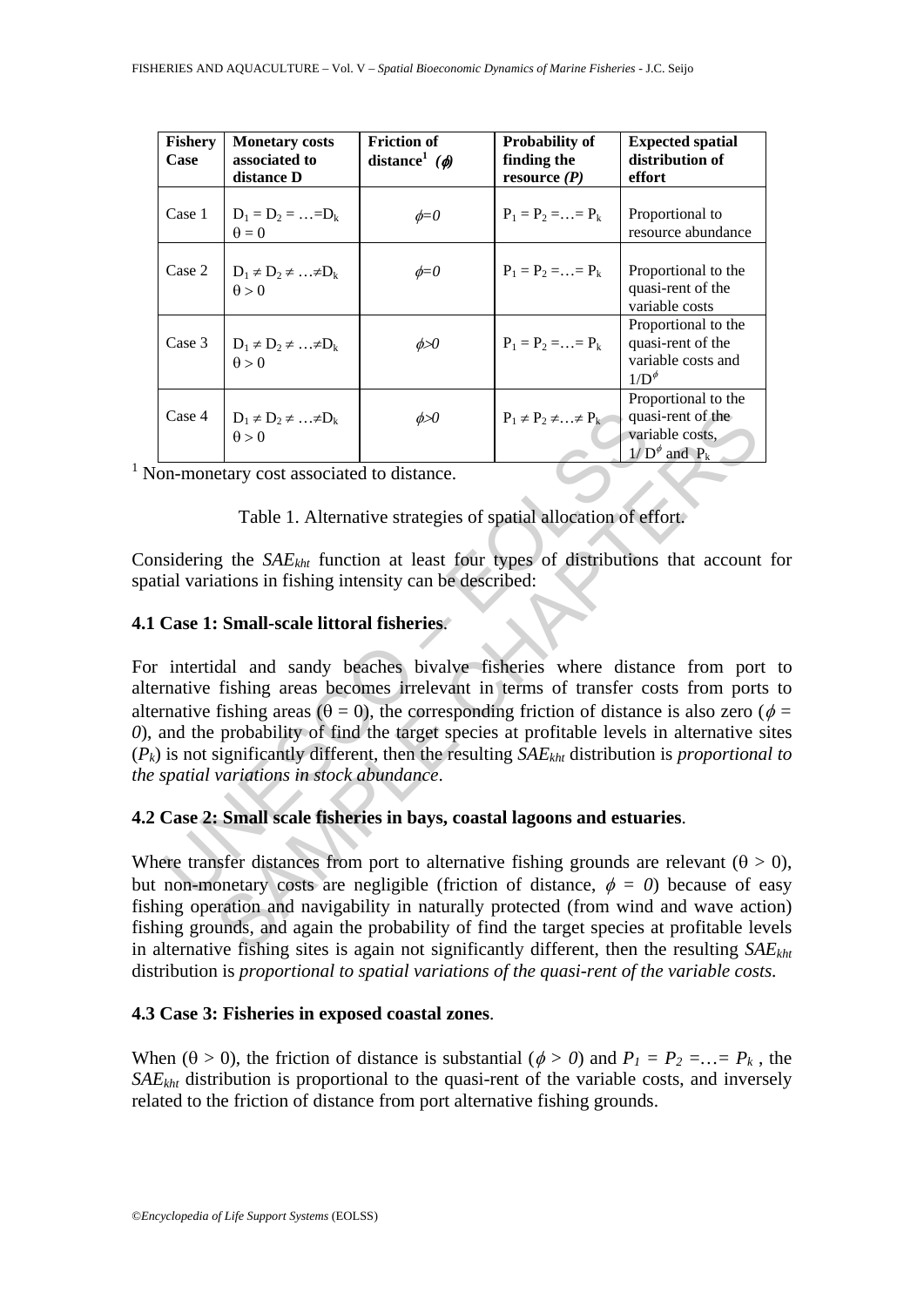- -
- -
- -

# TO ACCESS ALL THE **15 PAGES** OF THIS CHAPTER, Visi[t: http://www.eolss.net/Eolss-sampleAllChapter.aspx](https://www.eolss.net/ebooklib/sc_cart.aspx?File=E5-05-05-03)

#### **Bibliography**

is can promote the persistence of an otherwise nonpersisting predator-prey<br>ests that continuous prey immigration into predator-prey bottles from extinct<br>bottles may have weakened the coupling between predator-prey bottles From the may extere a continuous and the persisting prediator and the persistence of an otherwise nonpersisting prediator-prey interaction. Evidenty and the continuous prey imigration into prediator-prey baths from extinct Amezcua, A.B., Holyoak, M. 2000. Empirical evidence for predator-prey source-sink dynamics. Ecology, 81, pp 3087-3098. [This study tested the prediction suggesting that a source-sink structure for a prey species can promote the persistence of an otherwise nonpersisting predator-prey interaction. Evidence suggests that continuous prey immigration into predator-prey bottles from extinction-invulnerable preyonly bottles may have weakened the coupling between predator and prey dynamics and contributed to the increase in persistence. In showing that source-sink dynamics enhanced predator-prey persistence, results support conclusions of metapopulation theory that point to the importance of immigration between spatially discrete populations.]

Anderson, L.G. 2002a. A Bioeconomic Analysis of Marine Reserves. Natural Resource Modeling, 15(3), pp 311-334.[extended the analysis of protected areas using sustainable catch and revenue curves to illustrate how marine reserves influence the proportion of stock available for harvest, and compared fishery performance with or without marine reserves].

Anderson, L.G. 2002b. A comparison of the utilization of stocks with patchy distribution and migration under open access and marine reserves: an extended analysis. Marine Resource Economics*,* 17 pp 269- 289. [The author developed a discrete bioeconomic model for two patches with source-sink configuration and developed the corresponding analytical solution for the open access bioeconomic equilibrium for both, density dependent migration and source – sink migration].

Caddy, J.F. 1975. Spatial model for an exploited shellfish population, and its application to the Georges Bank scallop fishery. J. Fish. Res. Bd. Canada*,* 32, pp 1305-1328. [The author built the well known YRAREA that model geographically contiguous unit areas, and the realism of age structure. It generate a virgin stock by stochastic patch distribution of recruitment using the bi-variate normal distribution to distribute individuals over space once the patch center has been randomly selected. Spatially distributed fishing intensity is represented as a function of spatially heterogeneous catch per unit of effort].

Caddy, J.F. Seijo, J.C., 1998. Application of a spatial model to explore rotating harvest strategies for sedentary species. Canadian Special Publications on Fisheries and Aquatic Sciences, 125, pp 359-265. [The paper explores the effect of alternative rotating harvest strategies for harvesting of sedentary species with different life cycles. A spatial age structured bioeconomic model was built to explore alternative sizes of closed areas and the optimum rotating period.]

Caddy, J.F. Carocci, F., 1999. The spatial allocation of fishing intensity by port-based inshore fleets: a GIS application. ICES J. Mar. Sci. 56, p 388-403. [This p**a**per illustr**a**tes some pr**a**ctic**a**l Geogr**a**phic**a**l Inform**a**tion System (GIS) **a**pplications for **a**iding fishery m**a**n**a**gers **a**nd co**a**st**a**l **a**re**a** pl**a**nners in **a**n**a**lyzing the likely inter**a**ctions of ports, inshore fleets, **a**nd loc**a**l non-migr**a**tory inshore stocks, **a**nd in providing a flexible modelling fr**a**mework for decision m**a**king on fishery development **a**nd zoning issues. The cl**a**ssic geogr**a**phic**a**l "friction of dist**a**nce" **a**ppro**a**ch to gener**a**ting fields of action **a**round home ports of inshore fleets which l**a**rgely m**a**ke d**a**y tripsto their **a**dj**a**cent fishing grounds, is comp**a**red with **a** more flexible empiric**a**l "G**a**ussi**a**n Effort Alloc**a**tion" (GEAM) modelling appro**a**ch where pe**a**k effor**t** m**a**y occur **a**t different dist**a**nces from port. The l**a**tter **a**ppro**a**ch is considered more **a**ppropri**a**te in describing resource depletion with dist**a**nce. The GEAM model is also suggested **a**s **a**n aid to deciding on the loc**a**tion of m**a**rine p**a**rks or fishery closure **a**re**a**s.]

Charles, A.T., Reed, W.J. 1985. A bioeconomic analysis of sequential fisheries: competition, coexistence, and optimal harvest allocation between inshore and offshore fleets. Can. J. Fish. Aquat. Sci*.,* 42, pp 952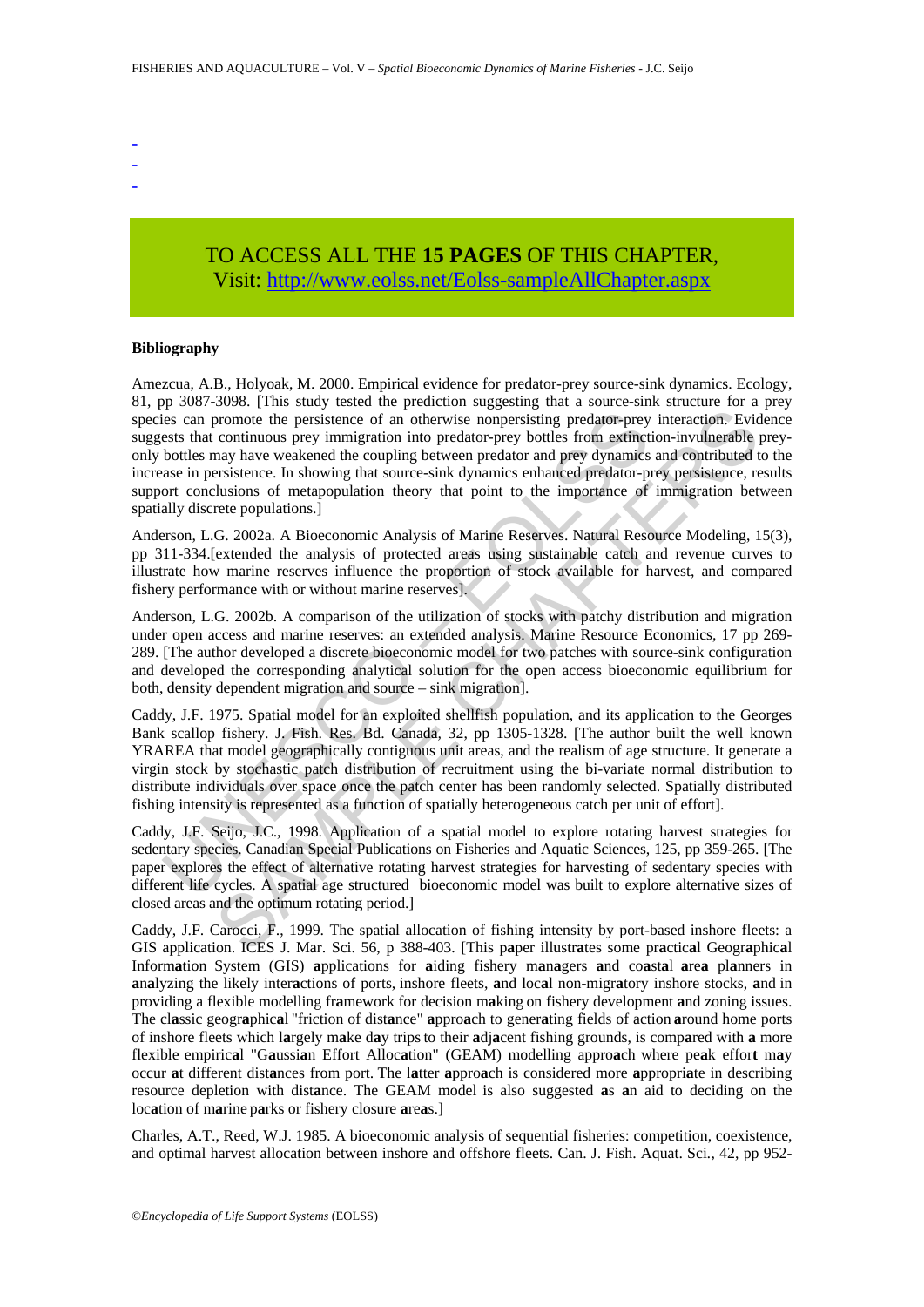962. [A bioeconomic model is developed to determine optimal harvest allocation between "offshore" and "inshore" fleets exploiting a single fish stock in sequential fisheries. The socially optimal policy for maximizing total discounted rent is determined in terms of optimal escapement levels in each fishery. Whether exclusion or coexistence of the two fleets occurs under open access and under optimal management is found to depend primarily on inshore/offshore price and cost ratios, together with biological parameters related to the age structure of the fish stock. The authors discuss how fishery regulations, such as separate landings taxes imposed on each fleet, can be used to jointly optimize openaccess exploitation in sequential fisheries.]

Clark, C.W. 2006. *The worldwide Crisis in Fisheries: Economic Models and Human Behavior*. Cambridge University Press, 263 pp. [Perspective of simple bioeconomical modelling, regulation of fishing effort, overcapacity, subsidies, etcetera. Dynamic bioeconomical models, investment and overcapacity, fisheries management, risk assessment and risk management, and a few case studies. ]

Gillis, D.M., R.M. Peterman, A.V. Tyler. 1993. Movement dynamics in a fishery: application of the ideal free distribution to spatial allocation of effort. Can. *J. Fish. Aquat. Sci*. 50:323-333. [The authors used data on the Hecate Strait, British Columbia, Canada, trawl fishery to test hypotheses about spatial allocation of effort and interaction among fishing vessels. The ideal free distribution of Fretwell and Lucas was the foundation for deriving these tests. The paper found evidence for competition among vessels, although we could not distinguish whether the mechanism was interference or exploitation competition. CPUE was generally equalized among the areas fished, as predicted by the ideal free distribution, because of movement of boats among areas. Thus, area-specific CPUE would not be a reliable index of relative abundance of fish in different areas; relative fishing effort may be better.]

on the Heacate Stratt, British Columbia, Canada, traw itstiery to test hyperation of effort and interaction among fishing vessels. The ideal free distribution of eincludinal recent of derivation for derivation for derivat Heads Strait, British Columbia, Canada, trawl fishery to test hypotheses about spiece<br>effort and interaction among fishing vessels. The ideal free distribution of Fretwelle<br>he foundation for deriving these tests. The pape Hannesson, R. 1998. Marine reserves: What do they accomplish?. Marine Resource Economics*,* 13(3), pp 159-170. [This paper investigates what will happen to fishing outside the marine reserve and to the stock size in the entire area as a result of establishing a marine reserve. Three regimes are compared: (i) open access to the entire area, (ii) open access to the area outside the marine reserve, and (iii) optimum fishing in the entire area. Two models are used: (i) a continuous-time model, and (ii) a discrete-time model, both using the logistic growth equation. Both models are deterministic equilibrium models. The conservation effect of a marine reserve is shown to be critically dependent on the size of the marine reserve and the migration rate of fish. A marine reserve will increase fishing costs and overcapitalization in the fishing industry, to the extent that it has any conservation effect on the stock, and in a seasonal fishery it will shorten the fishing season.]

Hannesson, R. 2002. The economics of marine reserves. *Nat. Res. Mod*. 15 (3), pp 273-290. [The effects of marine reserves with open access elsewhere are analyzed, using a logistic model for a population with a patchy distribution. It is assumed that a marine reserve is established for the territory of one of two subpopulations which interact through migrations. The total population increases while the total catch declines for the most part. A high rate of migration would, however, dilute the conservation effect. Examining a stochastic variant of the model shows that the variability (sum of squared deviations) of catches may decrease as a result of protecting one of the sub-populations. Even if all rents disappear by assumption, it is possible to identify this as an economic benefit, particularly when the average catch increases.]

Hilborn, R., Walters, C.J. 1987. A general model for simulation of stock and fleet dynamics in spatially heterogeneous fisheries. Can. J. Fish. Aquat. Sci. 44, 1366-1369.

Holland D. y R. Brazee. 1996. Marine reserves for fisheries management. Marine Resource Economics 11(3), pp 157-171. [The authors develop a dynamic model of marine reserves applicable to inshore fisheries. In contrast to previous models of reserves, the model is fully dynamic and provides information on both equilibrium conditions and the path to equilibrium. A simulation model based on red snapper data from the Gulf of Mexico is presented. The simulation results suggest that marine reserves can sustain or increase yields for moderate to heavily fished fisheries but will probably not improve yields for lightly fished fisheries.]

MacCall, A.D. 1990. Dynamic Geography of Marine Populations. U. Wash. Press, Seattle, Washington. [This book presents a theoretical model linking geography, fish abundance, and population growth. It combines mathematical formulations of habitat selection and population density with standard population growth equations to create a geographic description of fish population dynamics. The model is implemented using real-world fishery data on anchovy populations from the California coast. The key to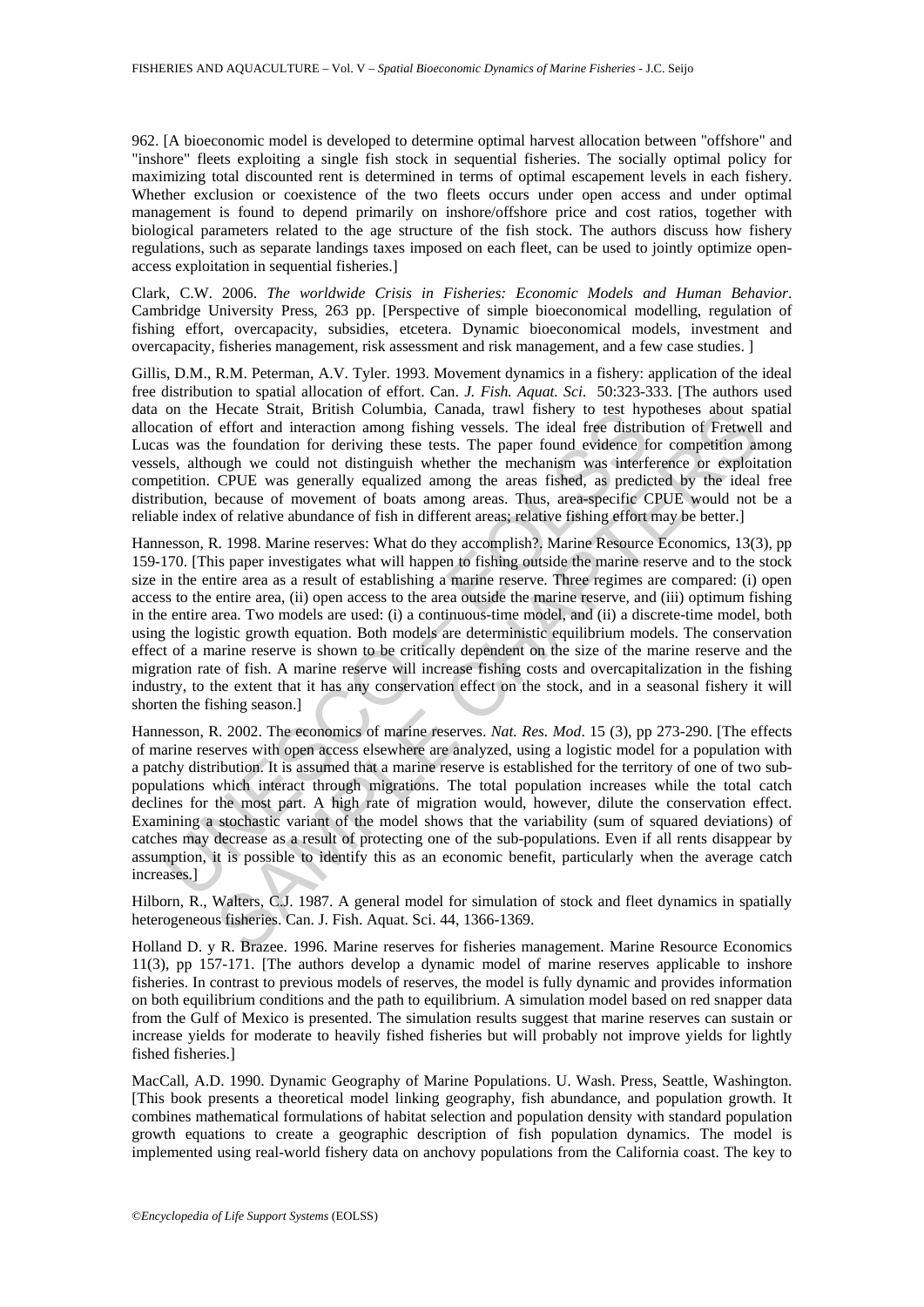the model is a well-known ecological concept called "density dependent habitat selection", which is used at the population level to create a "basin model".]

National Research Council. 2001. *Marine Protected Areas: Tools for Sustaining Ocean Ecosystems*. National Academy Press, 272 pp. [Declining yields in many fisheries and decay of treasured marine habitats, such as coral reefs, has heightened interest in establishing a comprehensive system of marine protected areas (MPAs)-areas designated for special protection to enhance the management of marine resources. Marine Protected Areas compares conventional management of marine resources with proposals to augment these management strategies with a system of protected areas. The volume argues that implementation of MPAs should be incremental and adaptive, through the design of areas not only to conserve resources, but also to help us learn how to manage marine species more effectively*.*]

tain populations in sink habitats, where local reproductive success fails to<br>alive. For animals with active habitat selection, an equilibrium with both so<br>pied can be both ecologically and evolutionarily stable. If the sur bulations in sink habitats, where local reproductive success fails to keep pace with<br>nulations in sink habitats, where local reproductive success fails to keep pace with<br>nulations in sink habitats, where local reproductive Pulliam, H.R. 1988. Sources, sinks, and population regulation. Amer. Nat. 132, pp 652-661. [Animal and plant populations often occupy a variety of local areas and may experience different local birth and death rates in different areas. When this occurs, reproductive surpluses from productive source habitats may maintain populations in sink habitats, where local reproductive success fails to keep pace with local mortality. For animals with active habitat selection, an equilibrium with both source and sink habitats occupied can be both ecologically and evolutionarily stable. If the surplus population of the source is large and the per capita deficit in the sink is small, only a small fraction of the total population will occur in areas where local reproduction is sufficient to compensate for local mortality. In this sense, the realized niche may be larger than the fundamental niche. Consequently, the particular species assemblage occupying any local study site may consist of a mixture of source and sink populations and may be as much or more influenced by the type and proximity of other habitats as by the resources and other conditions at the site.]

Pezzey J.C.V., Roberts C.M., Urdal, B.T. 2000. A simple bioeconomic model of a marine reserve. Ecological Economics. 33, pp 77-91. [The authors model the effect of a no-take reserve in a marine fishery management area, such as on a coral reef. Implicitly, eggs and larvae are mobile but adults are not; and there is open access fishing outside the reserve. A reserve is found to increase equilibrium catch if the prior ratio of stock to carrying capacity is less than a half, and the catch-maximising reserve proportion rises towards a half as this ratio falls towards zero. After initial adjustment, long-run stability is improved by a reserve. They estimate that coral reef reserves could increase world wide annual catches by about a billion dollars]

Roberts, C. M., Sargant H. 2002. Fishery benefits of fully protected marine reserves: Why habitat and behaviour are important. Natural Resources Modeling. 15 (4), pp 487-507. [Fully protected marine reserves, areas that are closed to all fishing, have attracted great interest for their potential to benefit fisheries. The authors present a simple model of reserve effects on a migratory fish species. The model incorporates spatial variation in vulnerability to capture and shows that strategically placed reserves can offer benefits in the form of increased spawning stock and catch, especially when fishing intensities are high.]

Sanchirico, J.N., Wilen, J.E. 2001. Dynamics of spatial exploitation: A metapopulation approach., Natural Resource Modeling . 14 (3), pp 391-418. [The authors present a bioeconomic model of a harvesting industry operating over a heterogeneous environment comprised of discrete biological populations interconnected by dispersal processes. The model yields a simple, but insightful, framework from which one can investigate factors that contribute to the evolution of resource exploitation patterns over space and time. For example, we find that exploitation patterns are driven by biological and fleet dispersal and biological and economic heterogeneity. Authors conclude that one cannot really understand the biological processes operating in an exploited system without knowing as much about the harvesting system as about the biological system.]

Seijo, J.C., Caddy, J.F., Euan, J. 1994. Space-time dynamics in marine fisheries: a bio-economic software package for sedentary species. FAO Computerised Information Series, Fisheries, FAO Rome, 116p + discs. [The authors present a simulation package developed to model the space-time distribution of fishing intensity using alternative approaches. ALLOC is a short-run spatial bioeconomic model that represents the interdependencies of small-scale and industrial fleets from different ports of origin, harvesting a target species over several fishing grounds. CHART models the short and long-run spatial dynamics of sedentary and low mobility demersal resources as a result of interacting biologic, economic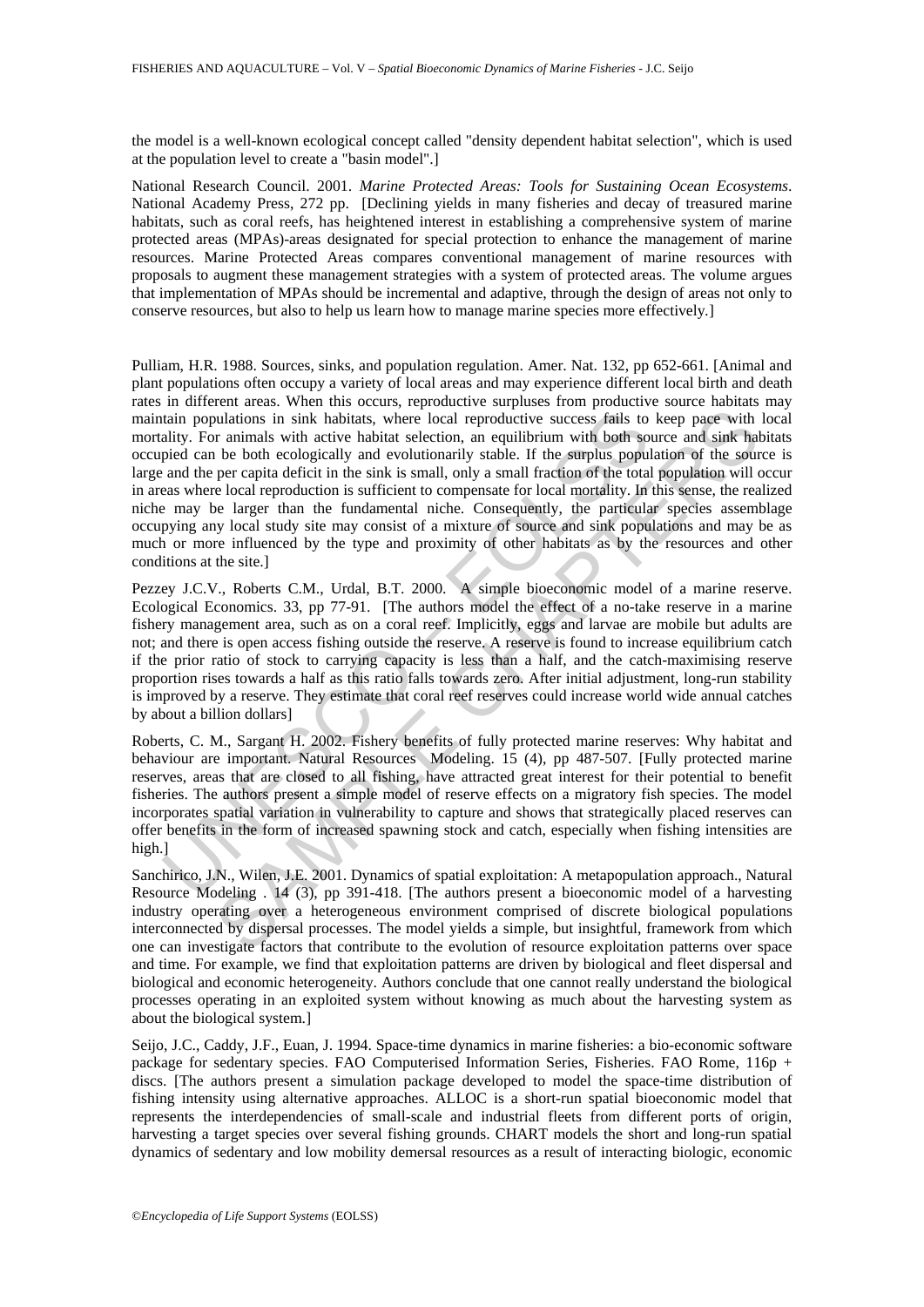and geographic characteristics. It is an age structured spatial bioeconomic model that estimates distance and transfer costs from different ports of origin to alternative fishing sites. It models seasonality of recruitment and fishing intensity using the distributed delay model. Allocates seasonal effort over space and time using a function considering the quasi-rent of the variables costs obtained from different sites in previous trip, the probability of finding the resource in profitable levels in alternative sites, and the friction of distance to account for the non-monetary costs of fishing.

Seijo, J.C., Defeo, O., Salas, S. 1998. Fisheries Bioeconomics: Theory, modelling and management. FAO *Fish. Tech. Pap*. 368, pp 107. [In Chapter 6 of this book, the dynamic pool assumption of bioeconomic models is relaxed to model the spatial dynamics of marine species and the corresponding distribution of fishing intensity over space and time].

Seijo, J.C., Pérez, E., Caddy, J.F. 2004. A simple approach for dealing with dynamics and uncertainty in fisheries with heterogeneous resource and effort distribution. Marine and Freshwater Research (CSIRO Publishing) 55, pp 249-256. [A spatial bioeconomic model based on the negative binomial distribution to represent patches that vary in in size, density and age structure over time. The model incorporates decision theory and different levels of risk aversion in resource management to account for the uncertainty associated with alternative spatially disaggregated fishing strategies.]

Smedbol, R.K., McPherson, A., Hansen, M. M., Kenchington, E. 2003. Myths and moderation in marine metapopulations. Fish and Fisheries, 3, 20-35. [This paper summarizes the concept of metapopulation dynamics and the associated theoretical assumptions. We call for a stricter definition and use of the term 'metapopulation', critically evaluate the applicability of metapopulation theory to marine population dynamics and its use in the related literature, and consider two published case-studies that investigate metapopulation structuring in specific marine populations. Authors urge scientists to carefully articulate what is meant by the term 'metapopulation' and to use appropriate citations in the primary literature to circumvent the potential for nebulous (and possibly damaging) conclusions in the future.]

Smith, M.D., Wilen J.E. 2004. Marine reserves with endogenous ports: empirical bioeconomics of the California sea urchin fishery. Marine Resource Economics. 19 (1), pp 85-112. [This paper adds another layer of behavioral realism to the bioeconomics of marine reserves by endogenizing fisher home port choices with a partial adjustment share model. Estimated with Seemingly Unrelated Regression over monthly data, this approach allows simulation of both short- and long-run behavioral response to changes induced by marine reserve formation. The findings cast further doubt on the notion that marine reserves generate long-run harvest benefits.]

ion thorous different levels of risk aversion in resource management<br>trainty associated with alternative spatially disaggregated fishing strategies.]<br>
abol, R.K., McPherson, A., Hansen, M. M., Kenchington, E. 2003. Myths a by and different levels of risk aversion in resource management to account for<br>sysociated with alternat levels of risk aversion in resource management to account to<br>Sysociated with alternative spatially disagregated fishi Sumaila, U.R. 1998. Protected marine reserves as fisheries management tools: a bioeconomic analysis. *Fisheries Research* 37, 287-296. [This paper develops a dynamic computational bioeconomic model with the objective of assessing protected marine reserves as fisheries management tools. Two key results emerge from the study. First, establishment of marine reserves are bioeconomically bene®cial when net transfer rates for cod are `reasonably' high and reserve sizes are large: large reserves provide good protection for the stock in the face of the shock, while high transfer rates make the protected fish available for harvesting after the shock has occurred. Further, optimally chosen reserve size when net transfer rates are high, also mitigates against biological losses. Second, when net transfer rates are low, the establishment of marine reserves does not mitigate against losses in the discounted economic rent, while they tend to be efficient in mitigating against biological losses.]

Wilen, J. 2004. Spatial Management of Fisheries. Marine Resource Economics, 19(1):7-20. [This paper discusses recent advancements in scientific understanding about the spatial distribution of abundance in the ocean and the processes that determine abundance. A new spatial management paradigm is envisioned whereby electronic vessel and gear monitoring allows management of effort at fine temporal and spatial scales. The research challenges of this new vision of future management are then discussed, focusing on understanding spatial behavior of fishermen, developing integrated spatial bioeconomic management models, and exploring alternative management instruments for regulating the spatial distribution of harvesting.]

#### **Biographical Sketch**

**Juan Carlos Seijo** is Professor of the School of Natural Resources, Marist University of Merida where he was University Rector from 1996 to 2004. He received his MSc. (1979) and Ph.D. (1986) degrees in